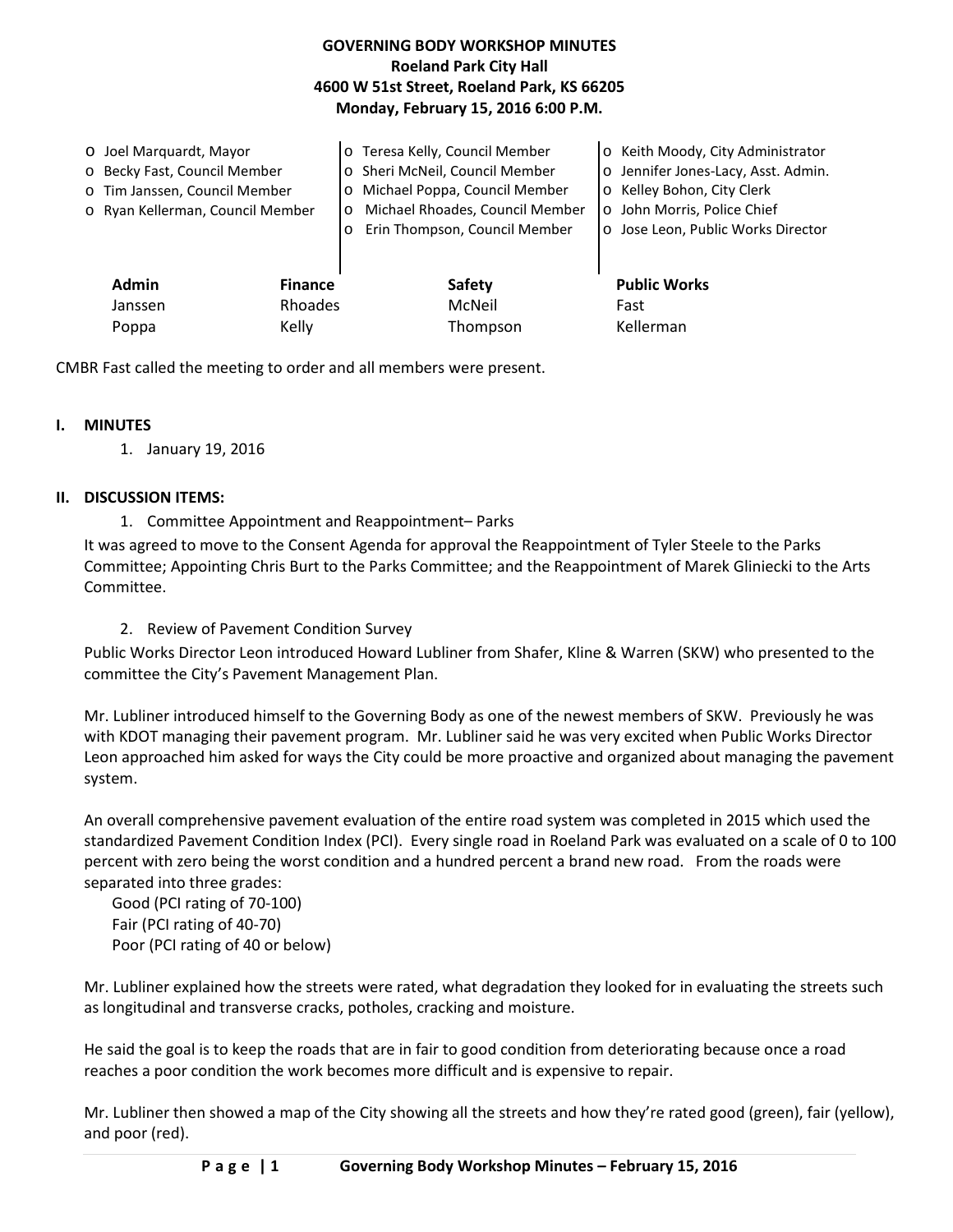There are 33.7 miles of road in Roeland Park with 23.1 of them being residential streets. Depending on traffic values roads are eligible for STP funds or county CARS funding. Purely residential streets will need to be funded solely by the City. Currently a little more than half of the City's streets are in good condition with about a 25-25 split remaining as fair and poor.

Mr. Lubliner then reviewed the steps to take to bring the road conditions from poor to fair. City crews can do some patching, edge grading and crack sealing which is critically important to keeping the moisture out. This work is to be done in the first year. The next year a follow-up with chip seal will take place which gives a good riding surface. It is important to keep moisture out from underneath the surface of the roadway to prevent further deterioration. A good road surface is anticipated to last eight years with ongoing maintenance.

Mr. Lubliner also went into depth of the amount of work required and why it costs so much when a street reaches the poor condition.

After the street evaluation a cost evaluation was made of \$4 million in a best case scenario that would bring all City streets to a good condition through either rehabilitation or reconstruction. If the City is able to fund all roads that would be chip sealed, surface treated, every seven land miles would cost approximately \$400,000.

With a preventative maintenance treatment every eight years the cost would be \$125,000. With the best pavement and maintenance a street has about a 40-year life span.

Mr. Lubliner then went into detail of the different types of maintenance and their benefits:

- •Maintain preservation program (3.3 miles per year) and reduce preservation backlog by 0.7 miles per year
	- •4 miles of routine maintenance per year with city staff and contract work
	- •4 miles of preventative maintenance per year with contract work
	- •\$200 k per year for these activities

In 2016, the Public Works staff will continue to work on crack sealing and patching on roads that will get an overlay treatment in 2017. Contractors will work on new surface treatments.

Also planned is to aggregate anything left in the budget for two or three years to be able to attack a larger segment of reconstruction as it is cost beneficial to do bigger road projects.

Mr. Lubliner showed a map if the road maintenance scheduled for 2016 that identified the streets to be worked on, what staff will work on and what will be contracted out.

\$3,000 will be spent on coring samples of the roads to determine exactly what's underneath the pavement. This will help with planning for 2017 and 2018 road rehabilitation projects. Coring of the roads shows what is below the pavement, how deep the pavement is and how much moisture it is accumulating.

CMBR Rhoades asked about the funding for the projects going forward. City Administrator Moody said there is \$3.6 million in the CIP for street improvements that are anticipated to be funded with bonds over the next four or five years. Financial advisors have advised that can be done. He recommended issuing that much all at one as it limits the City's ability to issue bonds further down the road. Mr. Moody asked the financial advisors to put together an analysis that shows the perpetual capability to issue a consistent amount of debt every so many years. It was recommended to start out issuing \$2 million in 2018, and then \$2 million in debt every three years. This will also sustain the mill levy at its current level. This does not factor in the quarter of a cent sales tax that sunsets in 2023. Also not factored in are the special assessments for stormwater which are being used to help pay off debt. With the mill levy being held on the debt service portion there is an estimated increase in assessed value annually of two percent, but has averaged three percent per year for the last 15 years. Mr. Moody advised against using bond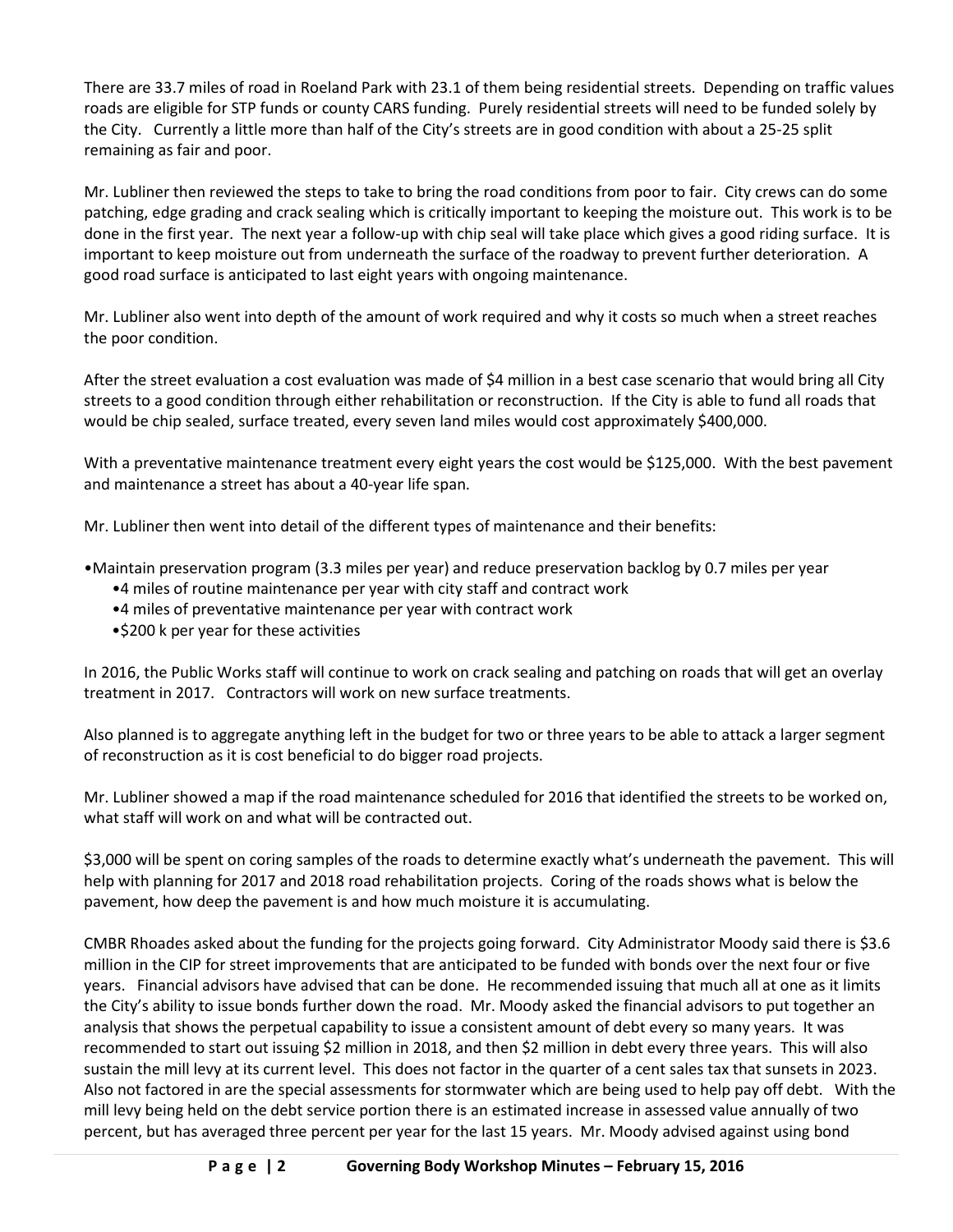money to resurface streets as it won't last as long as the bond. He said by not taking all of the bond issuance capacity up front it shows bond rating companies that the City is planning for the future and is showing a responsible approach. He said there is an advantage in issuing debt as the people who are benefitting from the improvements are paying for it.

Public Works Director Leon commented that in 2005-2006 a sidewalk study was done that was then prioritized for sidewalks to be constructed in the City. He has asked SKW to take the information and update the cost so there could be some overlap with sidewalk construction and street work.

The Governing Body then discussed the additional costs of deferred maintenance, the speed of degradation of the pavement in postponing some of the work and the funding of the road improvements.

Everyone thanked Mr. Lubliner for his informative presentation.

3. TIF 2 Plan Stormwater and City Hall ADA Project's

City Administrator Moody said the stormwater project on Roe Lane and reflected in the 2017 CIP will not happen in the time frame anticipated as the financial cash flow analysis doesn't work. Staff is planning to submit for funding through the CARS program for this to be a 2018 project. Part of the project can also be funded through TIF proceeds as well.

ADA improvements at City Hall are also eligible for TIF 2 funding. One improvement at City Hall to be completed in 2016 is \$15,000 related to the exterior access from the parking lot to City Hall. There is nothing projected for 2019, so there will be enough funding to do all ADA projects in 2020.

Work on Roe Boulevard is scheduled for 2020, part of which is in the TIF 2 boundary. This section of the project can be funded with TIF and is eligible for STP funds at approximately 80 percent and CARS funds is 50/50 split with the City for the balance. An analysis still needs to be done to determine what percent of TIF 2 funds would be available to help with project.

CMBR Fast asked about the ADA parking drop-off. Mayor Marquardt said when having a drop-off at a building for ADA compliance it must have a 5 foot wide by 20 foot long level space that's the same level as the vehicle, and then the vehicle and the drop-off space have to be less than a two percent grade. Currently there is a curb that is not correct. The project would be re-paving or paving along the building and lowering part of the sidewalk to the level of the drive surface.

City Administrator Moody asked for a recommendation to place on the Council agenda for adopting since it is a plan that addresses a federal regulation.

There was agreement to put this on New Business for the March City Council meeting.

# *Citizen Comment*

**Kyle Rogler**, 5309 Juniper, member of the Bike-Pedestrian Ad Hoc Committee. Mr. Rogler spoke to the work that the bicycle-pedestrian community has been doing and how it relates to the STP grant. He said this is an opportunity for Roeland Park. Currently Roe Boulevard is used as a pass-thru of the City and not a destination. The trend is people want to be in walkable, accessible, safe and bikeable places. This is evident in the CIP, strategic vision as well as the Community for All Ages initiative. He has received notice of the STP grant from Public Works Director Leon and members of the ad hoc committee have been working on a vision for Roeland Park that is line with all of the City values on making Roe Boulevard walkable and bikeable. He will also be meeting with SKW to vet those ideas. Mr. Rogler said that going forward it's important not to short-change the future in providing a new vision for Roe Boulevard and that it was up to everyone to take good care of the City's image.